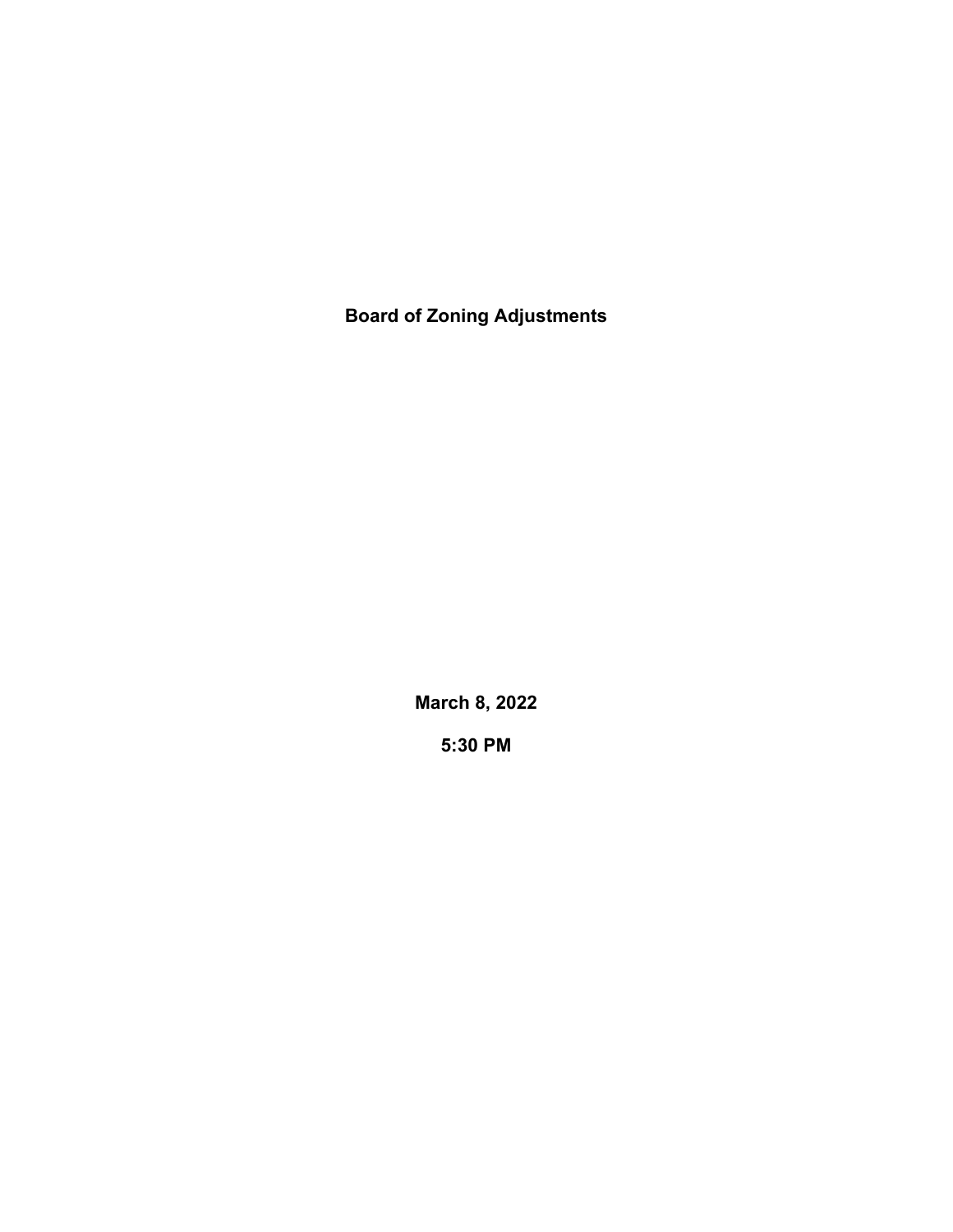## **CHAIR ASHLEY KENNEDY, PRESIDING**

The meeting was called to order at 5:30 p.m. Vice Chair Brandon White asked the Secretary to call the roll.

Members Present:

Johnny Keene Brandon White Barry Holder Jr. Mitch Buchanan Margaret Townsley Ashley Kennedy

Also Present:

Edwin Logan, Attorney Ben Judah, Franklin County Planning Supervisor Jordan Miller, City of Frankfort Senior Planner

The first item of business was approval of the minutes of the February 8, 2021 meeting. Ms. Townsley made a motion to approve the minutes. The motion was seconded by Mr. White and passed unanimously.

Chair Kennedy asked the Secretary to call the next item of business:

**In accordance with Sections 155.085, 155.105, and 155.149 of the Franklin County Code of Ordinances, The Candleberry Company is requesting approval of a Conditional Use Permit to allow the operation of a candle factory on the property located at 1150 Chenault Road. The property is more specifically described as PVA ID #095-00-009.01 Zone-IC (Industrial Commercial) (County Item)**

Ben Judah, Franklin County Planning Supervisor present and explained that this item is before the Board because the property is in the "IC" (Industrial Commercial) zone district and therefore requires a Conditional Use Permit to allow the operation of a candle factory. Mr. Judah stated that the property is surrounded by "IG" (Industrial General) zone district.

Mr. Judah stated that the property is on the corner of Chenault Road and Leestown Road, noting that the entrance to the property will be from Chenault Road.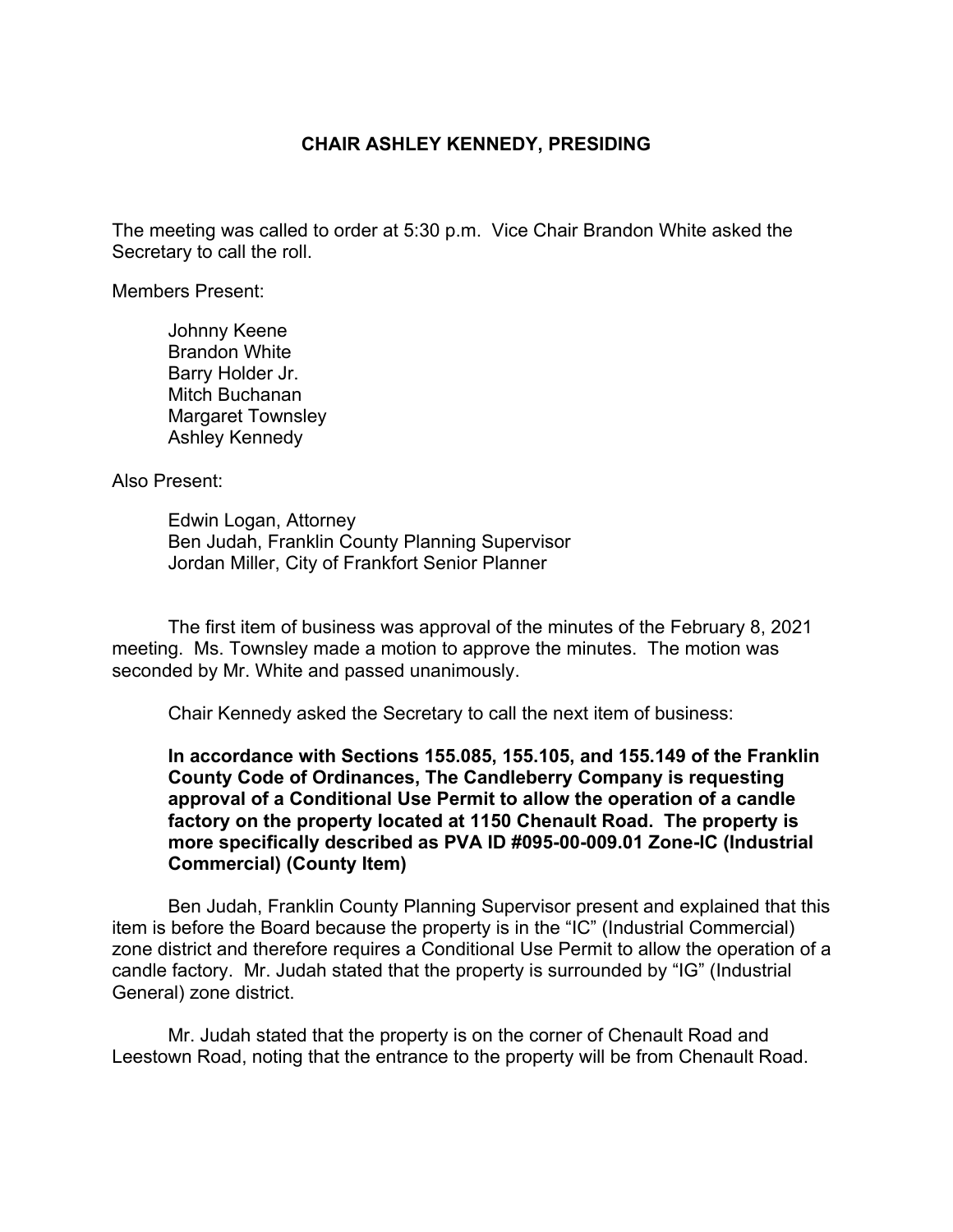Mr. Judah stated that staff had all positive findings and recommended approval with six conditions located on pages five and six of the staff report.

Mr. Holder asked if they should include the sewer extension as a condition for approval. Mr. Judah replied that the applicant is aware that the sewer will need to be extended and that it will be addressed in the development plan stage of the project.

The applicant Ernie Fowler was present and stated he had nothing further to add. Mr. Holder asked if he agreed with the staff report and conditions within. Mr. Fowler replied that he does.

Mr. Judah mentioned that staff had not received and comments or concerns. Based on the positive findings in the staff report Mr. Keene made a motion in accordance with Sections 155.085, and 155.105, and 155.149 of the Franklin County Code of Ordinances, to approve the request from The Candleberry Company for approval of a Conditional Use Permit to allow the operation of a candle factory on the property located at 1150 Chenault Road with the following conditions:

- 1. The conditional use is only permitted at 1150 Chenault Road.
- 2. The conditional use is granted only to Candleberry Co. to allow the use of the property for a candle factory.
- 3. The conditional use is not transferable and any change in ownership or use will make this approval null and void.
- 4. No manufacturing activities shall occur outdoors.
- 5. Development plan approval required prior to construction permits being issued.

The motion was seconded by Mr. White and passed unanimously.

Chair Kennedy asked the Secretary to call the next item of business:

**In accordance with Articles 4, 18, and 19 of the City of Frankfort Zoning Ordinance, Main Street Properties LLC on behalf of Highland Glen Investments LLC, is requesting a Conditional Use Permit in order to permit a duplex land use for the property located at 63 Reilly Road. The property is more particularly described as PVA Map Number 074-12-01-001.00. (City Item)**

Jordan Miller, City of Frankfort Senior Planner was present and mentioned that the property features an approximately 5-acre vacant parcel with a small amount of frontage along Reilly Road. The applicant would like to subdivide and develop the property by constructing townhomes (duplexes) on 14 lots. The proposal will also include the construction of a new street, sidewalks, street lighting, and detention basin, among other development requirements.

Mr. Miller stated that the TRT has reviewed the preliminary plat and proposal.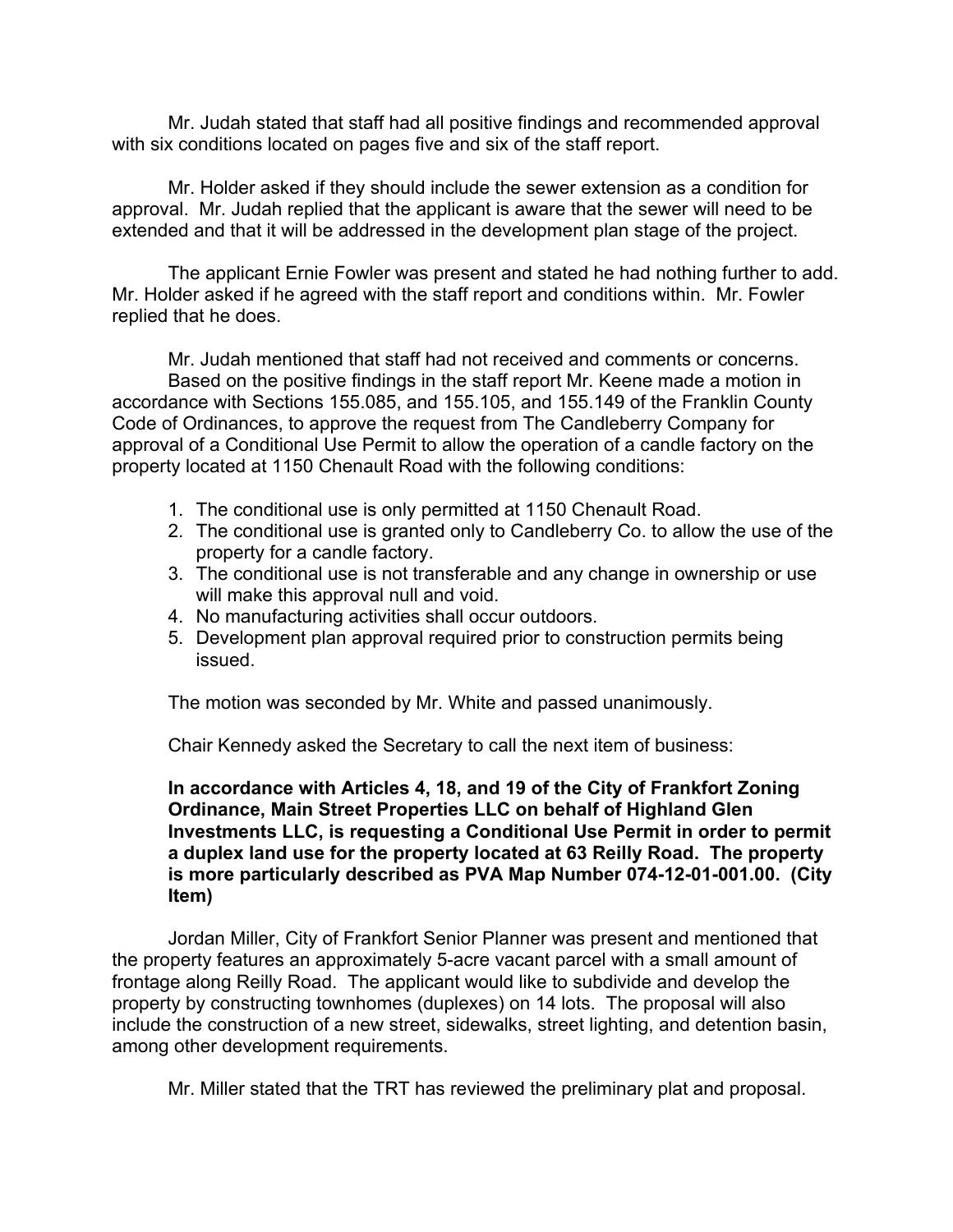Mr. Miller mentioned that as described in Article 4 – Permitted Uses of the Frankfort Zoning Code, duplexes are listed as a conditional use within the RC District. Section 19.01 of the Zoning Ordinance indicates the general requirements that must be met in order for a Conditional Use Permit to be granted. Based on that, they will have to go back to TRT as they move along in the process.

Mr. Miller stated that staff is recommending approval along with the conditions listed on page four of the staff report.

Mr. Buchanan asked if there is a requirement to burn or remove the vegetation that is removed from the property as part of the development. Mr. Miller replied that they would have to get a burn permit to burn the vegetation and that it will have to be removed because they are not allowed to leave it there.

Mr. Buchanan mentioned the pictures of the duplexes provided in the staff report and asked if they could lime the design. Mr. Logan replied that they could not limit the design.

Ms. Townsley mentioned that condition four should be proposed duplexes instead of proposed duplex.

Ms. Townsley asked about the sink hole and drainage. Mr. Miller replied that Public Works will review the project to see if the street can be constructed considering the placement of the street and sink hole at a later time. Concerning the drainage, the Sewer Department will address that issue.

Robert Bullock was present and stated that he owns eight different properties on Reilly Road and that he is in favor of the zoning request but that he had some concerns.

Mr. Bullock mentioned that the proposed property is higher than some of his properties and there have been some water issues in that area. He stated that he has been told there will be a drainage basin designed as part of the development but wants to be sure they are aware of his concerns.

Additionally Mr. Bullock is concerned about how the sink hole on the property will be addressed.

Mr. Buchanan asked if all the entities sign off and the development reaches its final stage and beyond can they require the developer to come back and fix drainage issues should the plans they set forth not work and there are still drainage issues. Mr. Miller replied that Public Works gets a lot of calls regarding drainage and they work with the applicant and developer to address the issues. Mr. Miller stated that it is his hope that since this is a new development they will be able to consider all the issues in the development stage.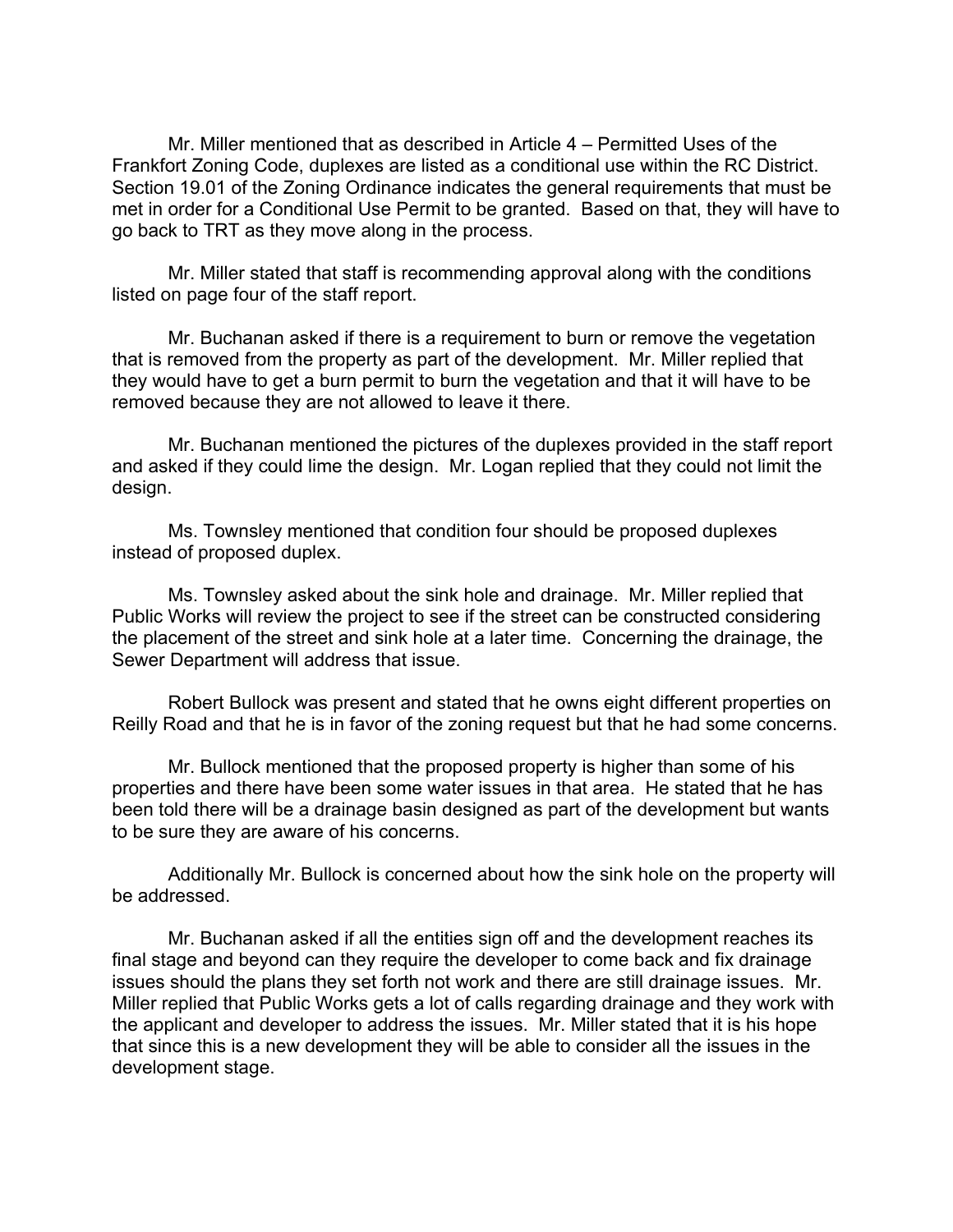The applicant Preston Cecil was present and mentioned that the preliminary development plan was originally for nineteen lots, noting that they worked with the City and two lots have now become retention basins.

Mr. Cecil stated that this project and has been in the works for a while and that they have worked on the sink hole.

Mr. Cecil stated that they agree with the staff report and conditions within. He also mentioned that any vegetation removed will be removed from the site or burned.

Based on the positive findings in the staff report, Mr. Holder made a motion in accordance with Articles 4, 18, and 19 of the City of Frankfort Zoning Ordinance, to approve the request from Main Street Properties LLC on behalf of Highland Glen Investments LLC, for a Conditional Use Permit in order to permit a duplex land use for the property located at 63 Reilly Road with the following conditions:

- 1. The applicant will work with Staff to ensure that the appropriate landscaping and screening will be installed before any plats are recorded and permits issued.
- 2. A building permit shall be obtained prior to construction.
- 3. A grading permit shall be obtained from the Public Works Department prior to any grading, digging, excavation, and removal of trees/vegetation.
- 4. The proposed duplexes shall conform to the bulk, density, and height standards for the "RC" zoning district as established in the Frankfort Zoning Regulations.
- 5. All Technical Review Team comments and requirements shall be addressed prior to any new construction.

The motion was seconded by Mr. Keene and passed unanimously.

Chair Kennedy asked the Secretary to call the next item of business:

## **In accordance with Article 4.06.26 of City of Frankfort Zoning Ordinance, Frank T. Smith is requesting approval to place a manufactured home on an existing vacant lot for the property located at 405 Noel Avenue. The property may be more specifically identified as PVA Map Number 074-11- 03-007.00. (City Item)**

Jordan Miller, City of Frankfort Senior Planner was present and mentioned that this request was denied at the February 2022 meeting. Mr. Miller mentioned that the applicant was not present at that meeting due to technical difficulties. He said the applicant talked with staff and wanted an opportunity to talk with the Board.

Mr. Miller showed a picture of the manufactured home they want to place on the lot as well as some other pictures of other homes in the area where the width of the homes are perpendicular to the street instead of parallel. Mr. Miller showed another